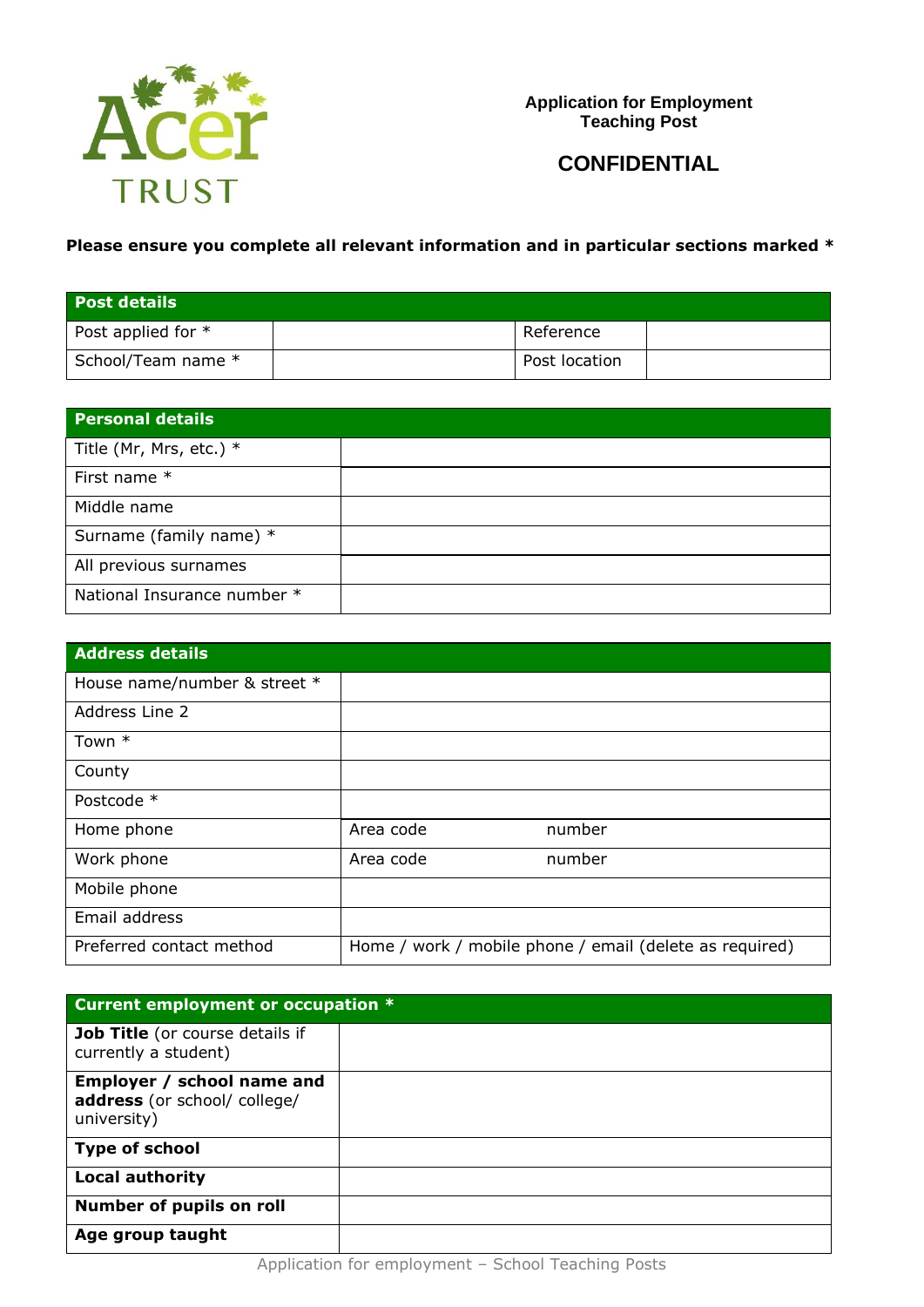| <b>Current salary</b> (If part time<br>include percentage of full time) |  |
|-------------------------------------------------------------------------|--|
| <b>Date started</b> (month/year)                                        |  |

#### **Previous employment or occupation \***

Please give a full history, in chronological order, starting with your most recent occupation and ending with your first occupation since leaving secondary education. Include periods of postsecondary education/training, part time or voluntary work. If you have had periods of time not in employment or education/training please record details providing an explanation (e.g. looking for employment, travelling, or time taken out of paid employment due to child care responsibilities etc.). Provide start and end dates for all occupations. If you have need more space please place on a numbered continuation sheet.

| Job title/occupation          |                                       |  |
|-------------------------------|---------------------------------------|--|
| Employer / school name        | Type of school and local<br>authority |  |
| Number of pupils on roll      | Age group taught                      |  |
| Date started (month/<br>year) | Date left (month/ year)               |  |
| Reason for leaving            |                                       |  |

| Job title/occupation          |                                       |  |
|-------------------------------|---------------------------------------|--|
| Employer / school name        | Type of school and local<br>authority |  |
| Number of pupils on roll      | Age group taught                      |  |
| Date started (month/<br>year) | Date left (month/ year)               |  |
| Reason for leaving            |                                       |  |

| Job title/occupation          |                                       |  |
|-------------------------------|---------------------------------------|--|
| Employer / school name        | Type of school and local<br>authority |  |
| Number of pupils on roll      | Age group taught                      |  |
| Date started (month/<br>year) | Date left (month/ year)               |  |
| Reason for leaving            |                                       |  |

| Job title/occupation          |                                       |
|-------------------------------|---------------------------------------|
| Employer / school name        | Type of school and local<br>authority |
| Number of pupils on roll      | Age group taught                      |
| Date started (month/<br>year) | Date left (month/ year)               |
| Reason for leaving            |                                       |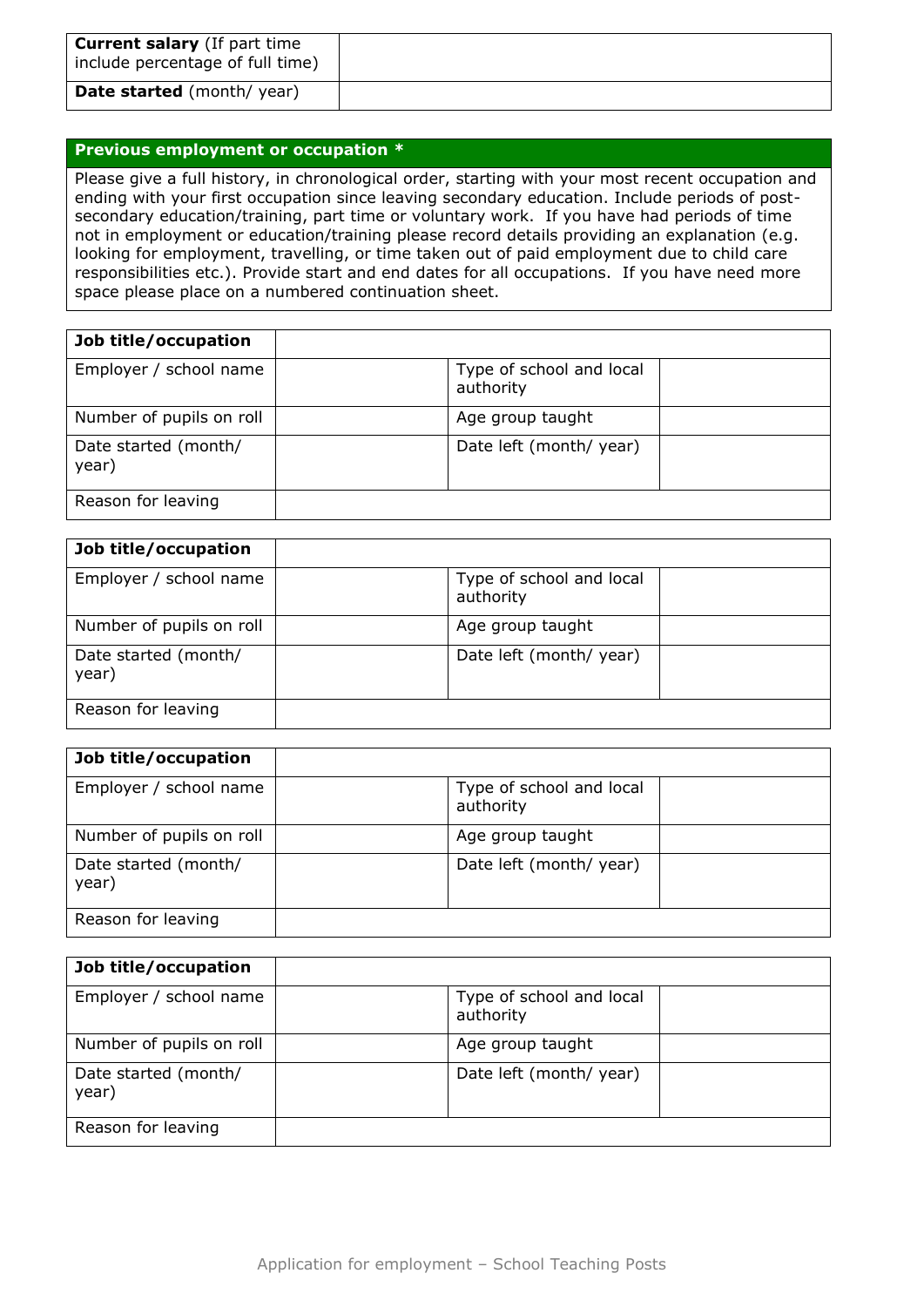| <b>Teacher status</b>                                                                                                                               |                                          |  |  |
|-----------------------------------------------------------------------------------------------------------------------------------------------------|------------------------------------------|--|--|
| Do you have Qualified Teacher Status (QTS)? *                                                                                                       |                                          |  |  |
| QTS certificate<br>number (if applicable)                                                                                                           | Date of qualification<br>(if applicable) |  |  |
| Teacher reference number                                                                                                                            |                                          |  |  |
| Name at time of degree, qualification or PGCE<br>(if different)                                                                                     |                                          |  |  |
| Are you subject to a teacher prohibition order, or an interim<br>prohibition order, issued by the secretary of state, as a result of<br>misconduct? |                                          |  |  |
| Are you subject to a General Teaching Council sanction or restriction?                                                                              |                                          |  |  |

#### **Qualifications**

Please list any qualifications you have gained or are undertaking (e.g. GCSEs, A-levels, degree, NVQs, professional qualifications) and any additional training you have undertaken which is relevant to the post for which you are applying. If you are shortlisted for interview you will be required to produce original certificates (or other documentary proof of qualifications) where these are specified as an essential requirement of the post.

If you need to add further qualifications, please put these in the *Relevant Skills and Experience* section.

| Name of qualification | Subjects and grades or<br>results expected | School/ College/<br>University attended | Date awarded<br>(month/year) |
|-----------------------|--------------------------------------------|-----------------------------------------|------------------------------|
|                       |                                            |                                         |                              |
|                       |                                            |                                         |                              |
|                       |                                            |                                         |                              |
|                       |                                            |                                         |                              |
|                       |                                            |                                         |                              |

#### **Membership of professional bodies**

Please give details of any professional bodies to which you belong. If you need to add further bodies, please put these in the *Relevant Skills and Experience* section.

| Name of professional body | Level of<br>membership | Membership<br>number | Date of<br>membership |
|---------------------------|------------------------|----------------------|-----------------------|
|                           |                        |                      |                       |
|                           |                        |                      |                       |
|                           |                        |                      |                       |
|                           |                        |                      |                       |
|                           |                        |                      |                       |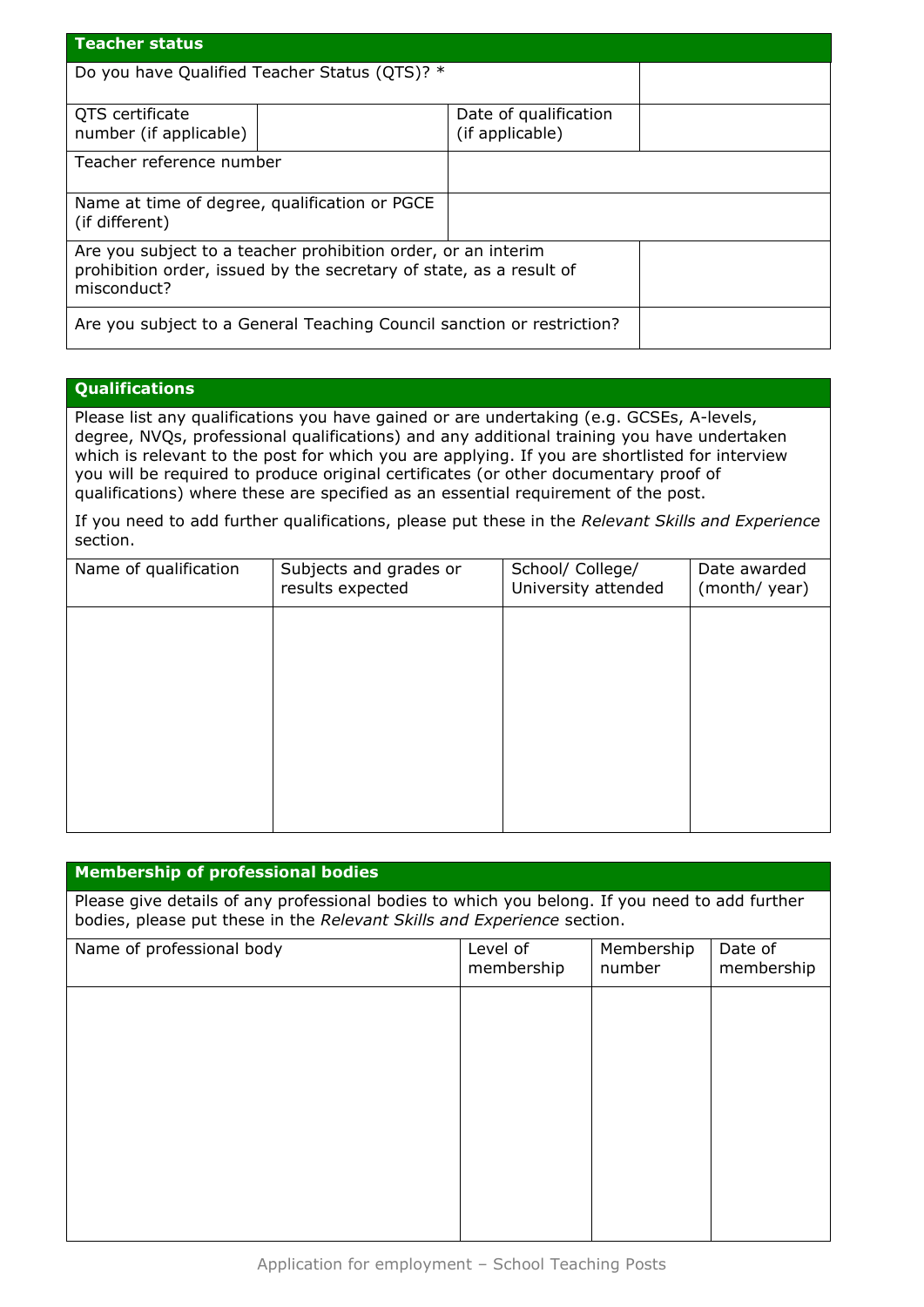# **Training**

Please list any additional training you have undertaken which is relevant to the post for which you are applying. If you need to add further items, please put these in the *Relevant Skills and Experience* section.

# Name of course Date completed (month/ year)

#### **Reason for application**

Please briefly outline the reasons for your interest in this role and the motivation for applying.

Continue on separate sheet if necessary.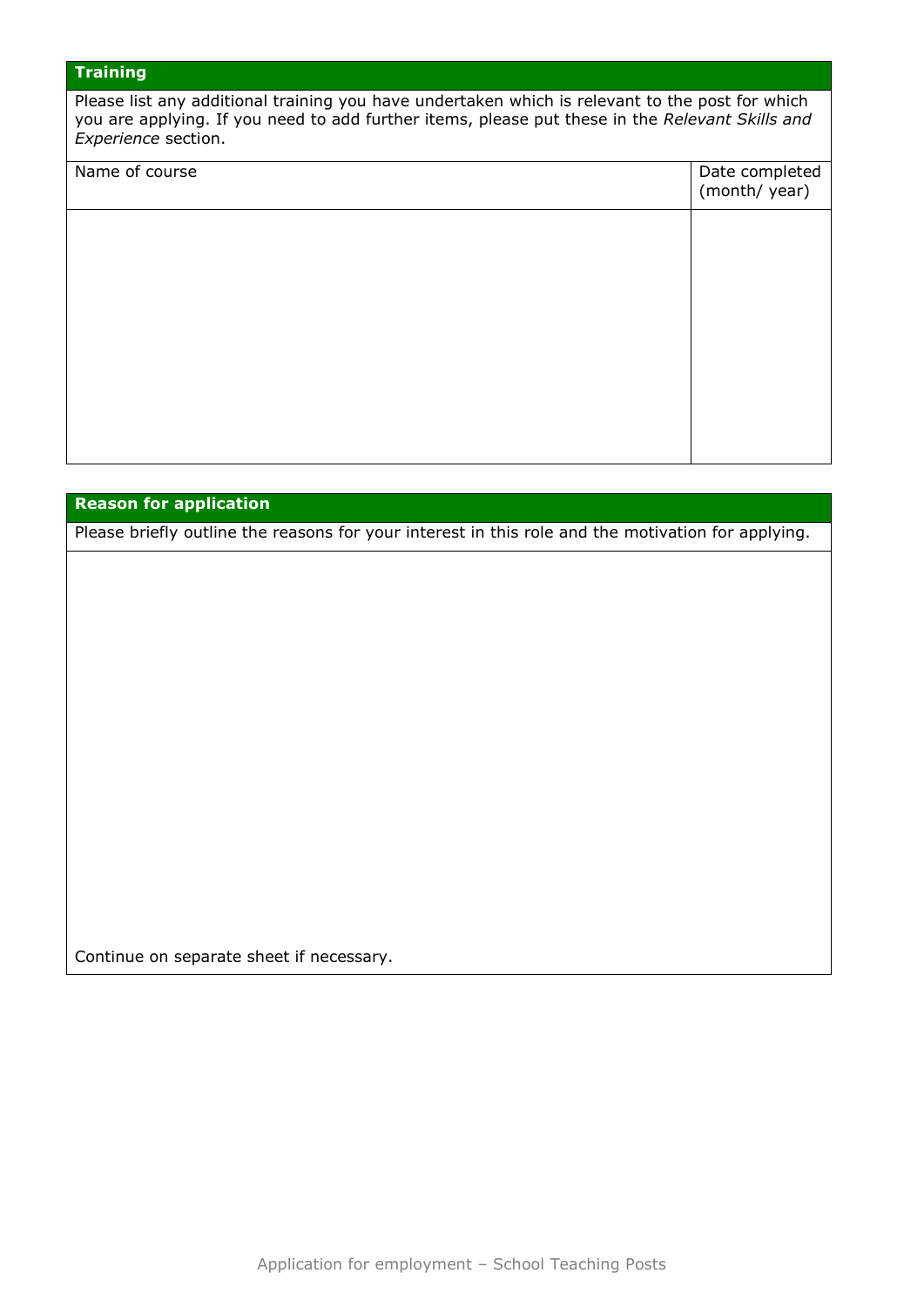# **Relevant skills and experience**

Please write about how you would use your past experience /skills in the role for which you are applying. Please show by giving examples of any experiences, behaviours and skills how you meet the selection criteria listed for the post. You may use duties in your present or previous jobs and any other areas such as temporary work, voluntary work, studies or spare-time activities.

Continue on separate sheet if necessary.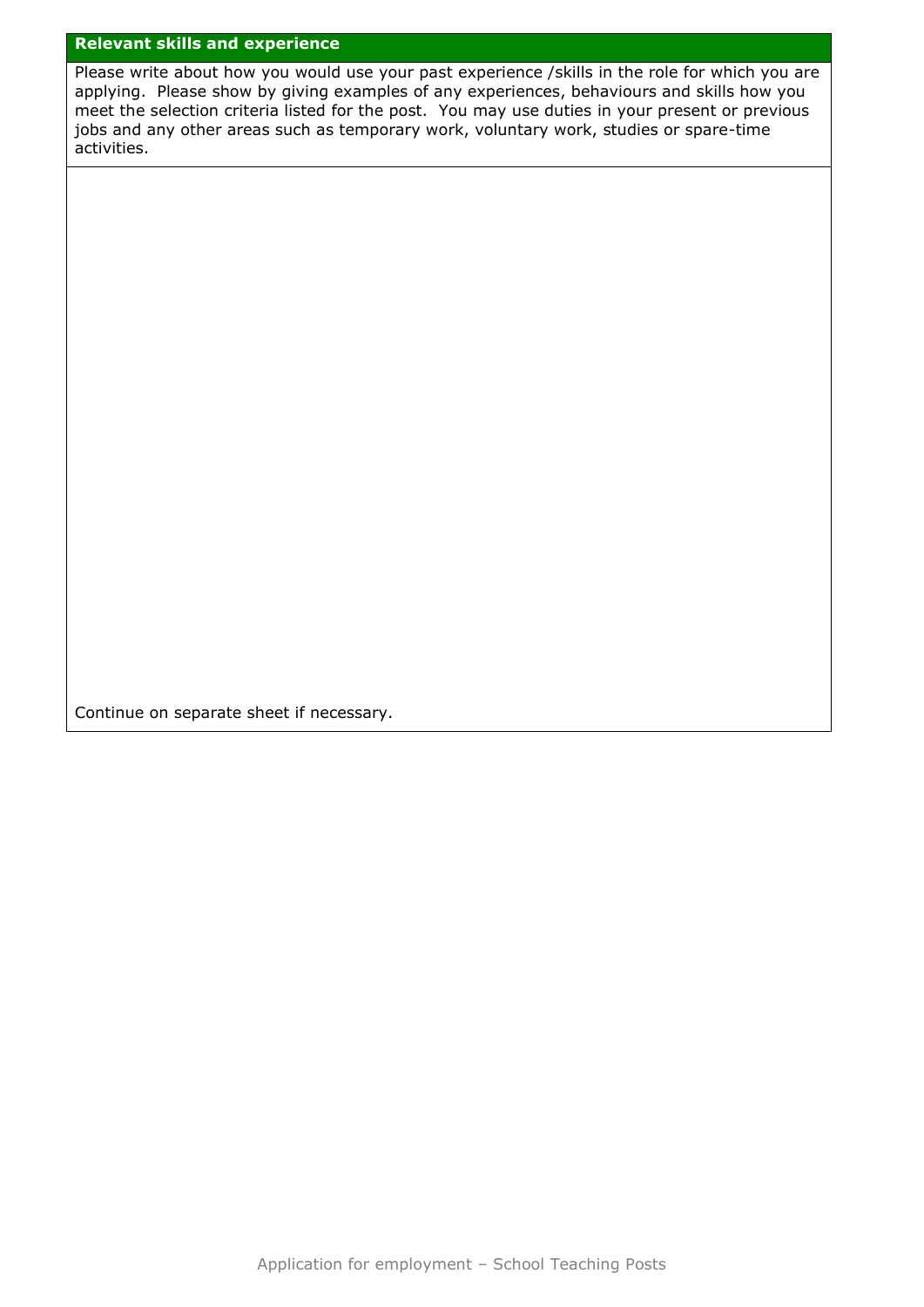#### **Referees**

Please give details of at least two referees who can confirm that you meet the selection criteria for the post. **Your referees should not be related to you in any way nor writing solely as a colleague or friend.** 

If you are (or have recently been) employed, one must be your current or last employer. If you are (or have recently been) a student, one should be a senior staff member from your place of study.

If you are applying for any job in a school or working with children or young people in any other setting, and you are not currently working with them but have done so in the past, one referee should be from a senior manager in that organisation.

Please note that for school roles we normally take up references for all shortlisted candidates and may approach previous employers for information to verify particular experience or qualifications before interview.

| <b>Referees:</b>                                                         | Referee 1 *<br>(Current or most<br>recent line<br>manager) | Referee 2 *  | <b>Referee 3</b> |
|--------------------------------------------------------------------------|------------------------------------------------------------|--------------|------------------|
| Title                                                                    |                                                            |              |                  |
| First name                                                               |                                                            |              |                  |
| Surname<br>(family name)                                                 |                                                            |              |                  |
| Organisation name<br>and position of<br>referee                          |                                                            |              |                  |
| Address                                                                  |                                                            |              |                  |
| Postcode                                                                 |                                                            |              |                  |
| Telephone<br>(inc. area code)                                            |                                                            |              |                  |
| Email address                                                            |                                                            |              |                  |
| May we contact this<br>referee without<br>further authority from<br>you? | Yes / No $*$                                               | Yes / No $*$ | Yes / No         |

#### **Additional details**

If your application is successful, will require you to provide evidence of your right to work in the UK in accordance with the Immigration, Asylum and Nationality Act 2006.

By signing this application, you agree to provide such evidence when requested.

| Do you require sponsorship under the UK points based registration<br>system? $*$ | Yes / No |
|----------------------------------------------------------------------------------|----------|
| If you answered "Yes" to the question above, please provide details              |          |
| When would you be available to start work?                                       |          |
| Where did you see this post advertised? (please tick).                           |          |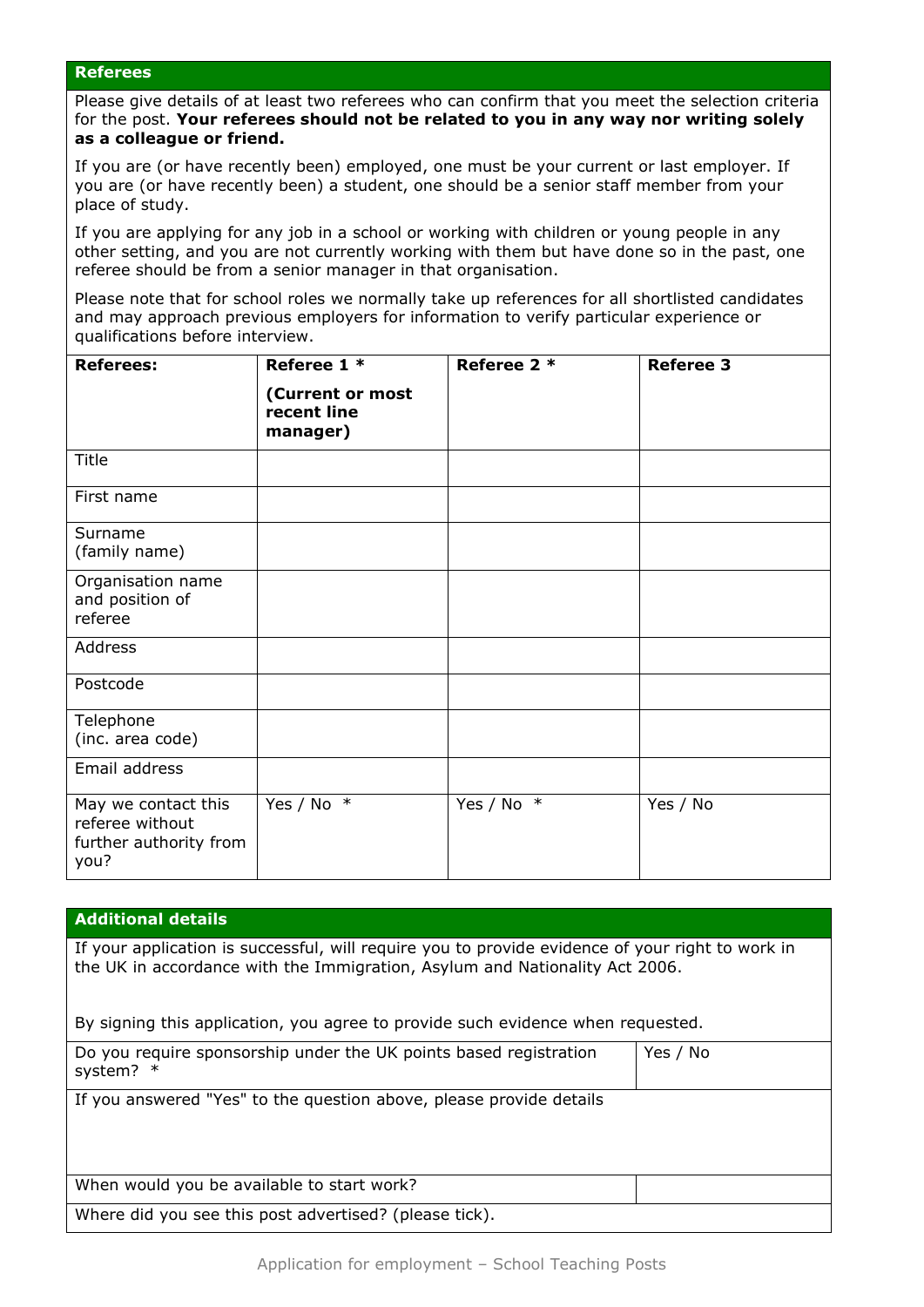| Website     | Details |  |
|-------------|---------|--|
| Publication | Details |  |
| Other       | Details |  |

## **Convictions policy**

Because of the nature of the work for which you are applying, we are legally obligated to process an enhanced Disclosure and Barring Service (DBS) check before making appointments to relevant posts.

The DBS check will reveal both spent and unspent convictions, cautions, reprimands and final warnings, and any other information held by local police that's considered relevant to the role. Any information that is "protected" under the Rehabilitation of Offenders Act 1974 (Exceptions) Order 1975 will not appear on a DBS certificate. You can find out what information will be revealed here: DBS filtering guide - GOV.UK [\(www.gov.uk\)](http://www.gov.uk/)

For posts in regulated activity, the DBS check will include a barred list check. Please be aware that it is an offence to seek employment in regulated activity if you are on a barred list.

If you are invited to interview, you will be asked to declare any sanctions that would be revealed by a DBS check. Any information you give will be completely confidential and will be considered only in relation to the job for which you are applying. If your application is successful and you did not disclose any relevant sanctions it could result in dismissal or disciplinary action being taken against you.

If you are applying for a role in one of our primary schools, we will also use the DBS check to ensure we comply with the Childcare Disqualification Regulations. It is an offence to provide or manage childcare covered by these regulations if you are disqualified.

**Do you have a DBS certificate?:**  $*$  □ Yes □ No Date of check:

If you've lived or worked outside of the UK in the last 5 years, we may require additional information in order to comply with 'safer recruitment' requirements, in which case we may contact you for additional information in due course.

**Have you lived or worked outside of the UK in the last 5 years?:**  $*$  □ Yes □ No

Any job offer will be conditional on the satisfactory completion of the necessary pre-employment checks.

### **Data Protection Statement**

We will use the information you have provided on this application form, together with other information we may obtain about you, e.g. from your referees and from carrying out security or DBS checks (when such checks are relevant to the post), to assess your suitability for employment with us, for administration and management purposes and for statistical analysis. We undertake this processing on the basis of Fulfilment of Contract and Legal Obligation. We may disclose your information to our service providers and agents for these purposes. You can find out more about how we will process your information in our **Applicant Privacy Notice on our website.** 

#### **Declaration**

By submitting this form you undertake that the information you have provided is true and accurate to the best of your knowledge.

The information I have given on this form is true and accurate to the best of my knowledge. I confirm that I have read the data protection statement contained in this document.

| Signed | Date |  |
|--------|------|--|
|        |      |  |
|        |      |  |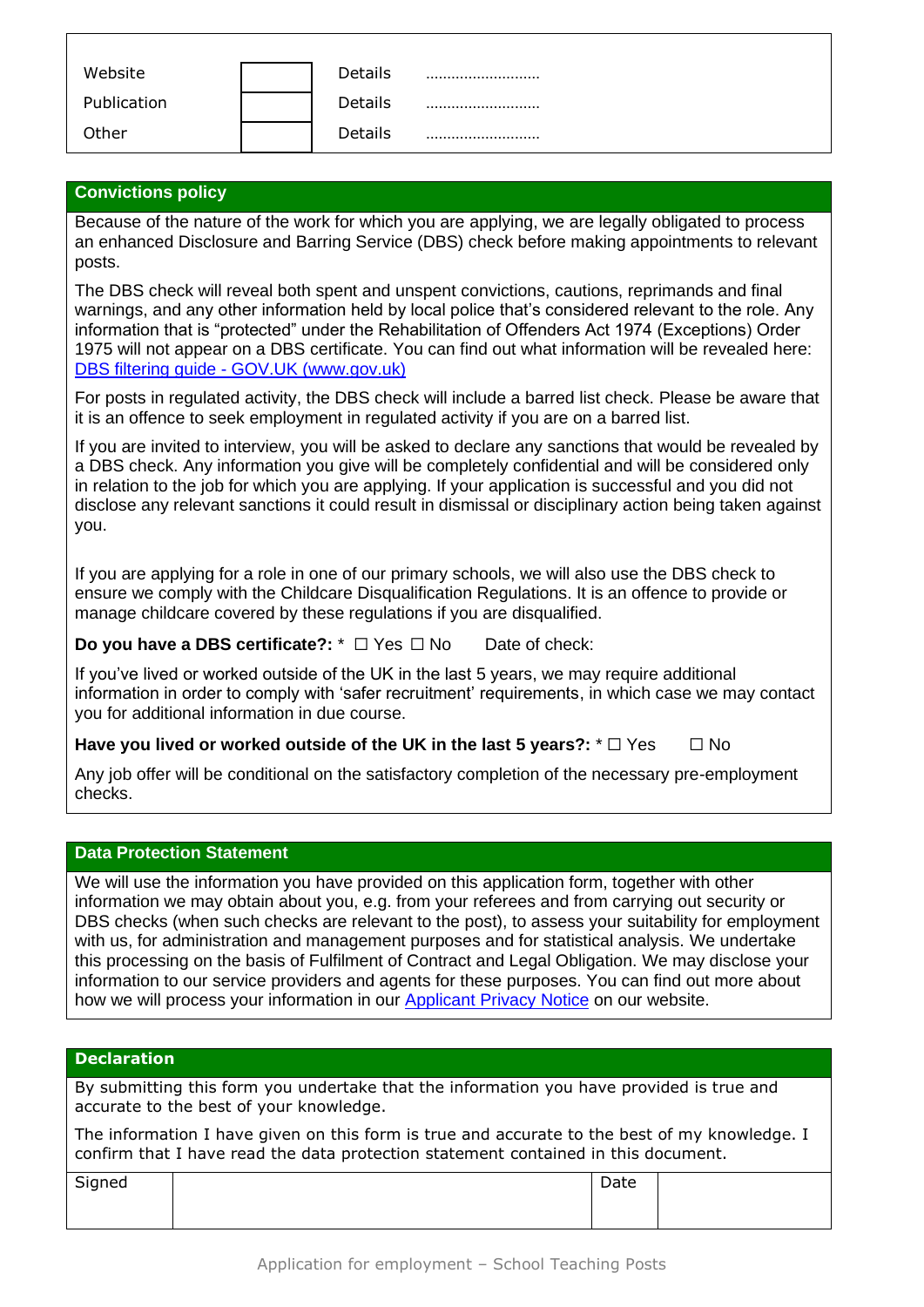| <b>Information for candidates with a disability</b>                                                                                                                                                                  |
|----------------------------------------------------------------------------------------------------------------------------------------------------------------------------------------------------------------------|
| We welcome applications from all sectors of the community, including candidates with<br>disabilities.                                                                                                                |
| The Disability Discrimination Act 1995 defines disability as "a physical or mental impairment<br>which has a substantial and long-term adverse effect on the ability to carry out normal day-to-<br>day activities." |
| You can obtain further advice from the Disability Rights Commission http://www.drc.org.uk/<br>Tel: 08457 622 633                                                                                                     |
| Arrangements if selected for interview                                                                                                                                                                               |
| If you have a disability, please indicate whether you would need any of the following<br>arrangements to be made if you were invited to interview:                                                                   |
| Interview information on audio tape                                                                                                                                                                                  |
| Interview information in large print format                                                                                                                                                                          |
| Sign language or other assistance with<br>communication at interview                                                                                                                                                 |
| Other assistance details:                                                                                                                                                                                            |
| Induction loop in interview room                                                                                                                                                                                     |
| Wheelchair-accessible location for interview                                                                                                                                                                         |
| Car parking space for interview                                                                                                                                                                                      |
| Facility for personal carer, assistant or<br>other person to accompany you at<br>interview                                                                                                                           |
| Other requirements $-$ please give details:                                                                                                                                                                          |
|                                                                                                                                                                                                                      |
|                                                                                                                                                                                                                      |
|                                                                                                                                                                                                                      |
|                                                                                                                                                                                                                      |
| <b>Arrangements if appointed</b>                                                                                                                                                                                     |
| Please give details below of any adjustments which would need to be made in order for you to<br>be able to carry out the duties of the job if appointed:                                                             |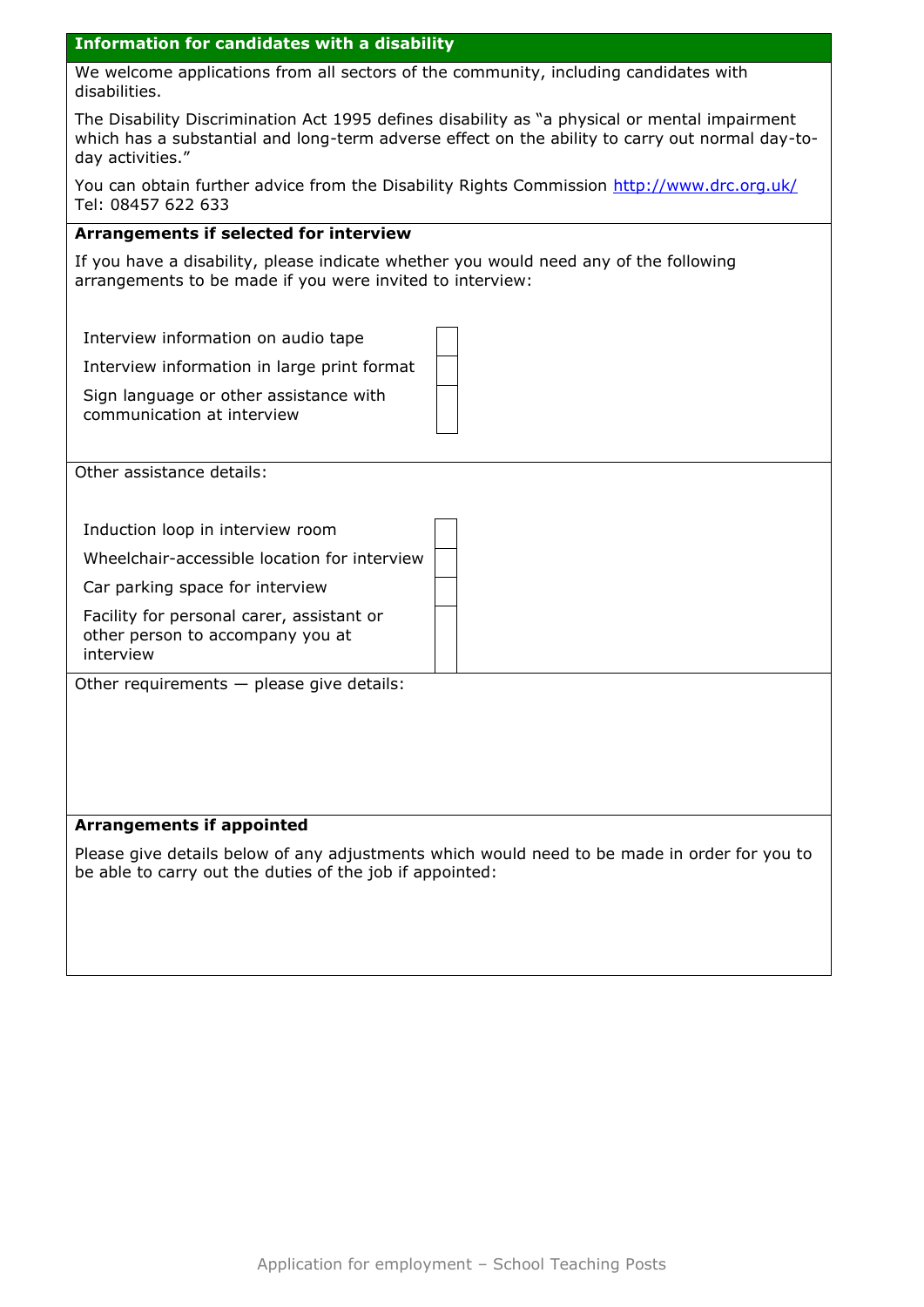| [For school use only] Position reference:                                                                                                                                                                                                                                                                                                                             |                                                                            |                          |                                                                                                            |  |
|-----------------------------------------------------------------------------------------------------------------------------------------------------------------------------------------------------------------------------------------------------------------------------------------------------------------------------------------------------------------------|----------------------------------------------------------------------------|--------------------------|------------------------------------------------------------------------------------------------------------|--|
| <b>Equal opportunities</b>                                                                                                                                                                                                                                                                                                                                            |                                                                            |                          |                                                                                                            |  |
| We are an equal opportunity employer and are committed to promoting equality and social<br>inclusion. We aim to ensure that unlawful or otherwise unjustifiable discrimination does not take<br>place in our recruitment or employment practices. To help us to monitor the effectiveness of this<br>policy you are asked to provide the information requested below. |                                                                            |                          |                                                                                                            |  |
| This information is confidential and does not form part of your application. It will be detached from<br>your application form when it is received, and the information will not be taken into account when<br>making the appointment.                                                                                                                                |                                                                            |                          |                                                                                                            |  |
|                                                                                                                                                                                                                                                                                                                                                                       | $\square$ 16-25                                                            | $\Box$ 41-50             | $\square$ 61-65                                                                                            |  |
| What is your age?                                                                                                                                                                                                                                                                                                                                                     | $\square$ 26-30                                                            | $\square$ 51-60          | $\Box$ 65+                                                                                                 |  |
|                                                                                                                                                                                                                                                                                                                                                                       | $\Box$ 31-40                                                               |                          |                                                                                                            |  |
| What is your sex?                                                                                                                                                                                                                                                                                                                                                     | $\Box$ Male                                                                | $\Box$ Female            |                                                                                                            |  |
|                                                                                                                                                                                                                                                                                                                                                                       | $\square$ Male                                                             | $\Box$ Other             |                                                                                                            |  |
| What gender are you?                                                                                                                                                                                                                                                                                                                                                  | $\Box$ Female                                                              | $\Box$ Prefer not to say |                                                                                                            |  |
|                                                                                                                                                                                                                                                                                                                                                                       |                                                                            | $\Box$ Yes               | $\Box$ Prefer not to say                                                                                   |  |
| Do you identify as the gender you were assigned<br>at birth?                                                                                                                                                                                                                                                                                                          |                                                                            | $\Box$ No                |                                                                                                            |  |
|                                                                                                                                                                                                                                                                                                                                                                       | How would you describe your ethnic origin?                                 |                          |                                                                                                            |  |
| <b>White</b><br><b>Mixed</b><br>$\Box$ British<br>$\Box$ White and Asian<br>$\Box$ Irish<br>$\Box$ White and Black African<br>□ Gypsy or Irish Traveller<br>□ White and Black Caribbean<br>$\Box$ Any other White background<br>$\Box$ Any other mixed background                                                                                                     |                                                                            |                          | <b>Asian or British Asian</b><br>$\Box$ Bangladeshi<br>$\Box$ Indian<br>$\Box$ Pakistani<br>$\Box$ Chinese |  |
| <b>Black or Black British</b><br>$\Box$ African<br>□ Caribbean<br>□ Any other Black background                                                                                                                                                                                                                                                                        | <b>Other Ethnic groups</b><br>$\Box$ Arab<br>$\Box$ Any other ethnic group |                          | $\Box$ Prefer not to say                                                                                   |  |
| Which of the following best describes your sexual orientation?                                                                                                                                                                                                                                                                                                        |                                                                            |                          |                                                                                                            |  |
| $\Box$ Bisexual<br>□ Homosexual<br>□ Heterosexual/straight<br>$\Box$ Other                                                                                                                                                                                                                                                                                            |                                                                            |                          | $\Box$ Prefer not to say                                                                                   |  |
| What is your religion or belief?                                                                                                                                                                                                                                                                                                                                      |                                                                            |                          |                                                                                                            |  |
| $\square$ Jain<br>$\Box$ Agnostic<br>$\Box$ Atheist<br>$\Box$ Jewish<br>$\Box$ Buddhist<br>$\Box$ Muslim<br>$\Box$ Christian<br>$\Box$ No religion<br>$\Box$ Hindu                                                                                                                                                                                                    |                                                                            |                          | $\Box$ Other<br>$\Box$ Pagan<br>$\square$ Sikh<br>$\Box$ Prefer not to say                                 |  |